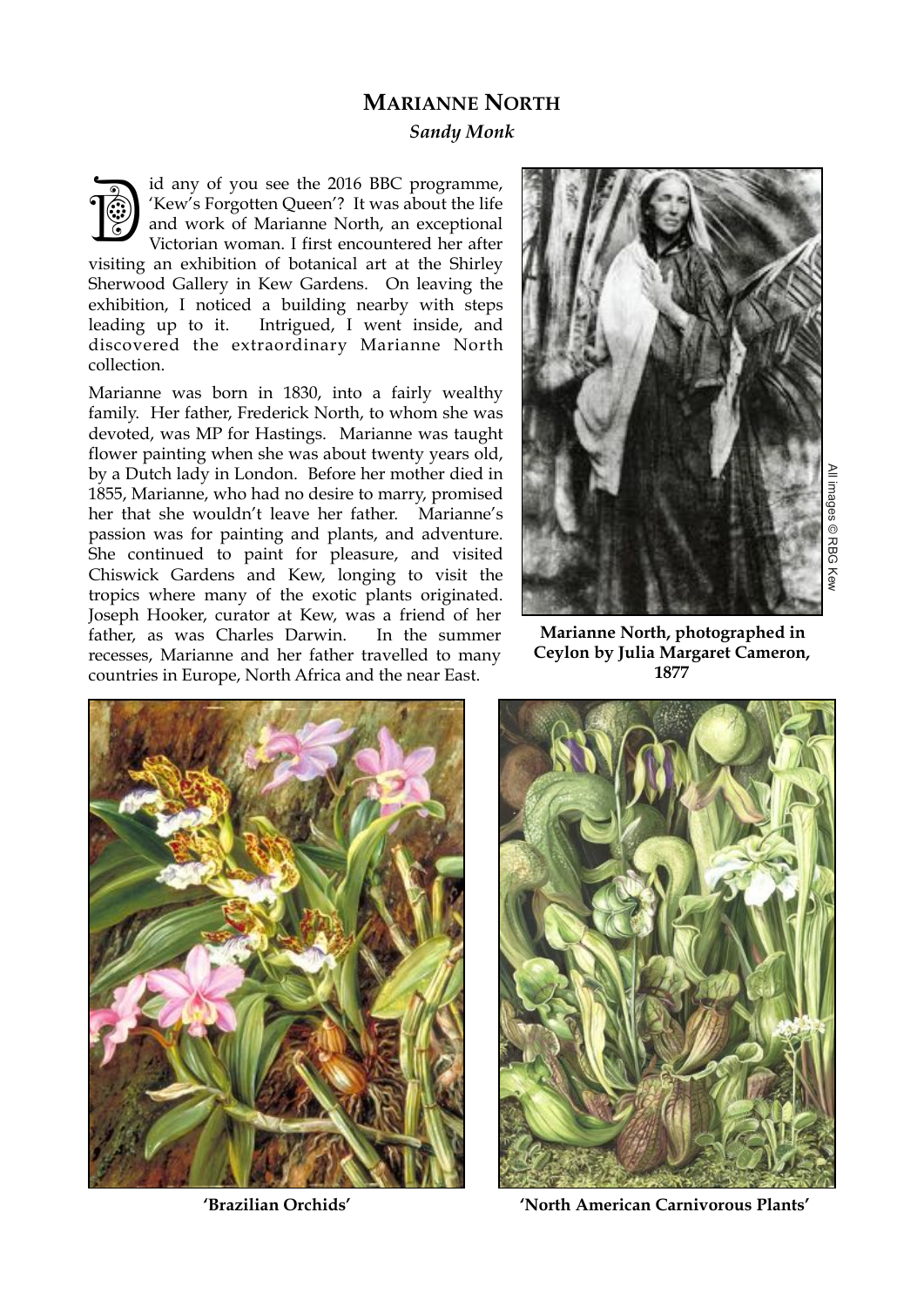When her father died just before her fortieth birthday, Marianne had to learn to live without him and fill her life with other interests. She decided to devote her life to painting from nature and learning from the world around her. Around this time, she was introduced to oils, and painted with them from then on. From 1871 until 1884, Marianne visited five continents of the world and seventeen countries, painting as she went.

In Victorian times, it was considered highly unusual for a woman to travel on her own, and going abroad entailed considerable discomfort and illness.

In 1871, Marianne first visited Canada and the United States, then travelled south to Jamaica the following year; her first introduction to the tropics. She painted some landscapes, but mainly chose to depict flora and fauna in their natural setting. From Jamaica, she went down to Brazil and then, from 1875 to 1877, she travelled to Tenerife, California, Japan, Borneo, Java, Ceylon and Singapore, producing many more paintings. **'Leonotis nepetaefolia and Doctor Humming** 



**Birds, Jamaica'**





**'Nepenthes northiana' 'Morning Glory, Natal'**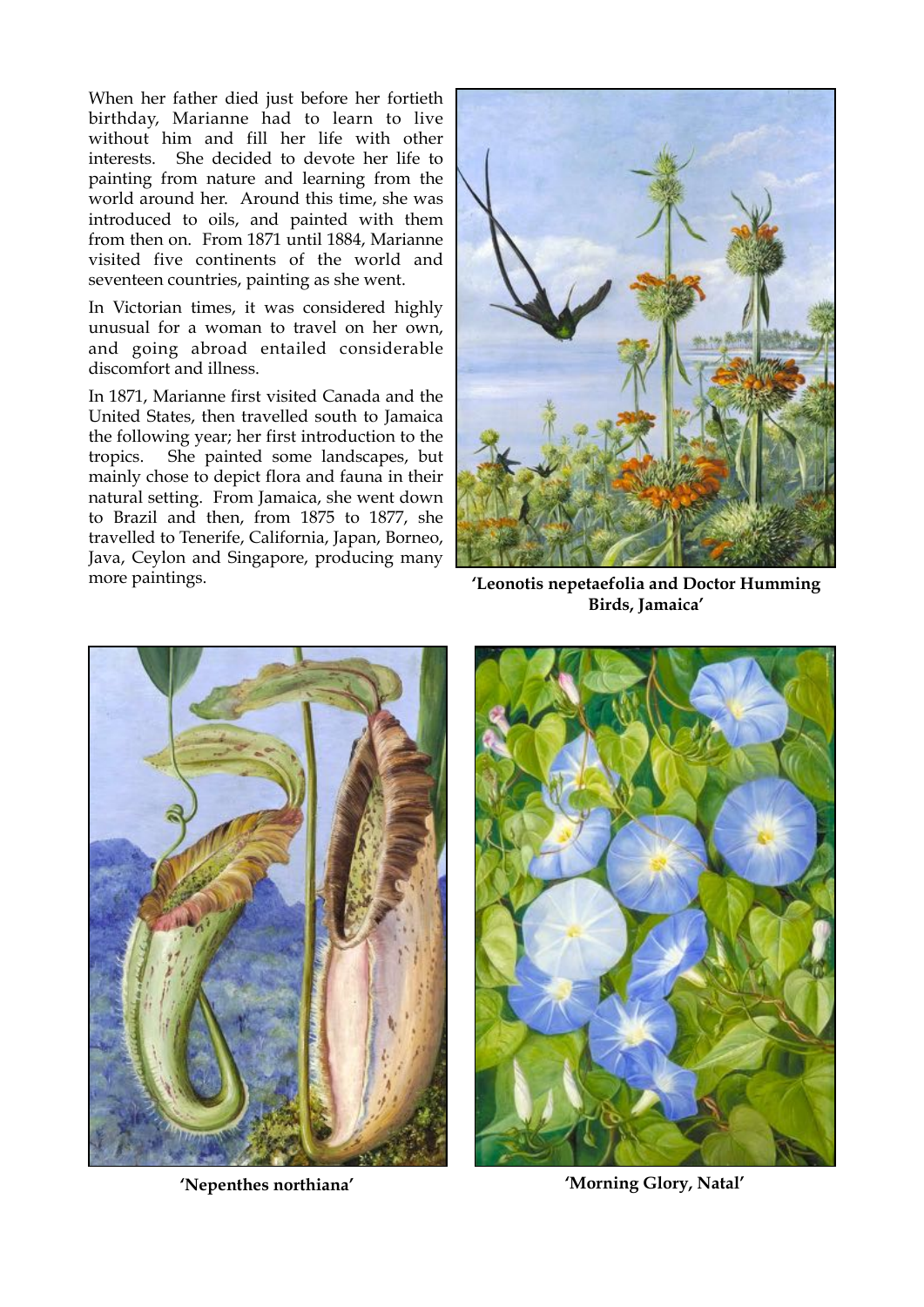Returning home for six months, she then set sail to India, stopping en route in Portugal, Gibraltar and Malta. One of the chief aims of her visit to India was to build up a collection of paintings of plants held sacred in the literature and religion of India. These are displayed in a group together at Kew. She made a second visit to Borneo, and then went on to Australia in 1880-81, painting there at the request of Charles Darwin. The 300 paintings she made there supported Darwin's Theory of Evolution, which he had published in 1859 and which had been read by Marianne.

From Australia, she travelled to Tasmania and New Zealand, and then returned to the United States. At this stage, the only continent Marianne hadn't visited was Africa.

In 1882, she sailed to South Africa, painting for some months there before voyaging to the Seychelles. After exhibiting her paintings in London in 1879, Marianne had decided she wanted to leave her paintings to Kew. She paid for the Marianne North gallery to be built, and she even planned how the paintings - all 833 of them - were to be displayed. The gallery opened in 1882. In 1884 she made her final journey, to Chile, and painted a number of plants, including the blue puya, *Puya alpestris* - a bromeliad - in its natural habitat.

Marianne North discovered several new species of plants, including *Crinum northiana* and the pitcher plant, *Nepenthes northiana*, which are named after her. She collected and dried specimens which are now housed in Kew's herbarium, allowing botanists to compare the specimens to the original plants in the paintings. Her legacy is her huge collection of paintings depicting many plants in their natural environment, greatly increasing our understanding of the natural world. Sadly, many of the pristine environments in which she worked no longer exist.

Marianne died at the age of 59. The travelling, hardships and illnesses she endured no doubt shortened her remarkable life. If you go to Kew Gardens, be sure to visit her gallery; it has the most amazing collection of vibrant paintings that I have ever seen. According to Kew, it is the only permanent solo exhibition by a female artist in the UK. **'Puya alpestris'**